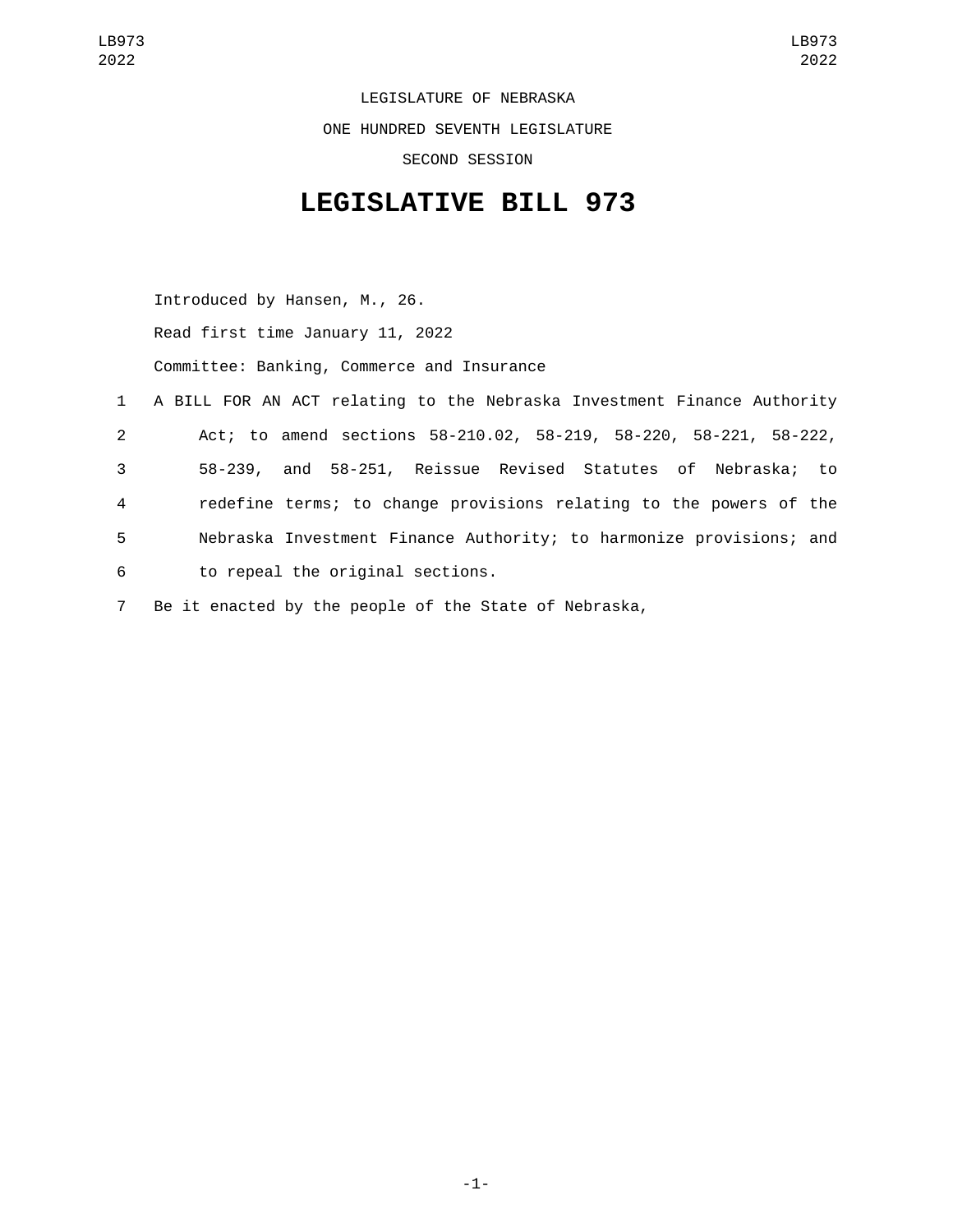1 Section 1. Section 58-210.02, Reissue Revised Statutes of Nebraska, 2 is amended to read:

58-210.02 (1) Economic-impact project means:3

 (a) Any any of the following, whether or not in existence, financed in whole or in part through the use of the federal new markets tax credit described in section 45D of the Internal Revenue Code, and located in a low-income community designated pursuant to section 45D of the Internal Revenue Code or designated by the Department of Economic Development:

9 (i) (a) Any land, building, or other improvement, including, but not 10 limited to, infrastructure;

11  $(ii)$   $(b)$  Any real or personal property;

12 (iii) (c) Any equipment; <u>or</u> and

13 (iv) (d) Any undivided or other interest in any property described 14 in subdivision  $(1)(a)(i)$ ,  $(1)(a)(ii)$ , or  $(1)(a)(iii)$  of this section; or  $(4)$ ,  $(b)$ , or  $(c)$  of this subsection.

 (b) Any of the following, whether or not in existence, which constitutes a qualified opportunity zone business located in one or more certified qualified opportunity zones which is financed in whole or in part through one or more investments acquired by one or more qualified opportunity funds as authorized pursuant to the federal Tax Cuts and Jobs 21 Act, Public Law 115-97:

22 (i) Any land, building, or other improvement, including, but not 23 limited to, infrastructure;

24 (ii) Any real or personal property;

25 (iii) Any equipment; or

26 (iv) Any undivided or other interest in any property described in 27 subdivision  $(1)(b)(i)$ ,  $(1)(b)(ii)$ , or  $(1)(b)(iii)$  of this section.

28 (2) Economic-impact project does not include any operating capital.

29 Sec. 2. Section 58-219, Reissue Revised Statutes of Nebraska, is 30 amended to read:

31 58-219 Project shall mean one or more of the following:

-2-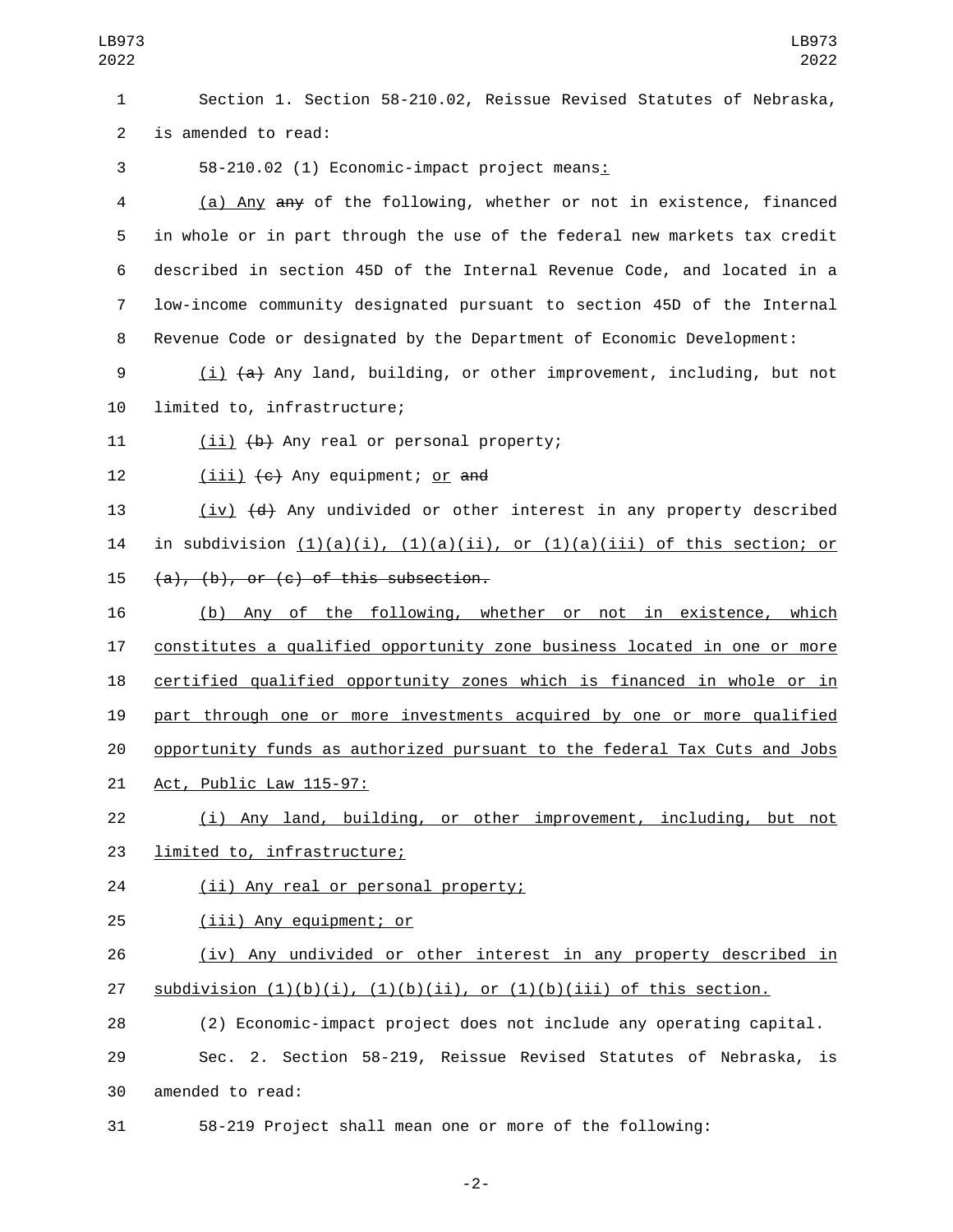(1)(a) Rental housing;1

(b) Residential housing; and2

3 (c) Residential energy conservation devices;

(2) Agriculture or agricultural enterprise;4

 (3) Any land, building, or other improvement, any real or personal property, or any equipment and any undivided or other interest in any of the foregoing, whether or not in existence, suitable or used for or in connection with any of the following revenue-producing enterprises or two or more such enterprises engaged or to be engaged in:

 (a) In all areas of the state, manufacturing or industrial enterprises, including assembling, fabricating, mixing, processing, warehousing, distributing, or transporting any products of agriculture, forestry, mining, industry, or manufacturing; pollution control facilities; and facilities incident to the development of industrial sites, including land costs and the costs of site improvements such as drainage, water, storm, and sanitary sewers, grading, streets, and other facilities and structures incidental to the use of such sites for 18 manufacturing or industrial enterprises;

 (b) In all areas of the state, service enterprises if (i) such facilities constitute new construction or rehabilitation, including hotels or motels, sports and recreation facilities available for use by members of the general public either as participants or spectators, and convention or trade show facilities, (ii) such facilities do not or will not derive a significant portion of their gross receipts from retail sales or utilize a significant portion of their total area for retail sales, and (iii) such facilities are owned or to be owned by a nonprofit 27 entity or a public agency;

 (c) In blighted areas of the state, service and business enterprises if such facilities constitute new construction, acquisition, or rehabilitation, including, but not limited to, those enterprises specified in subdivision (3)(b) of this section, office buildings, and

-3-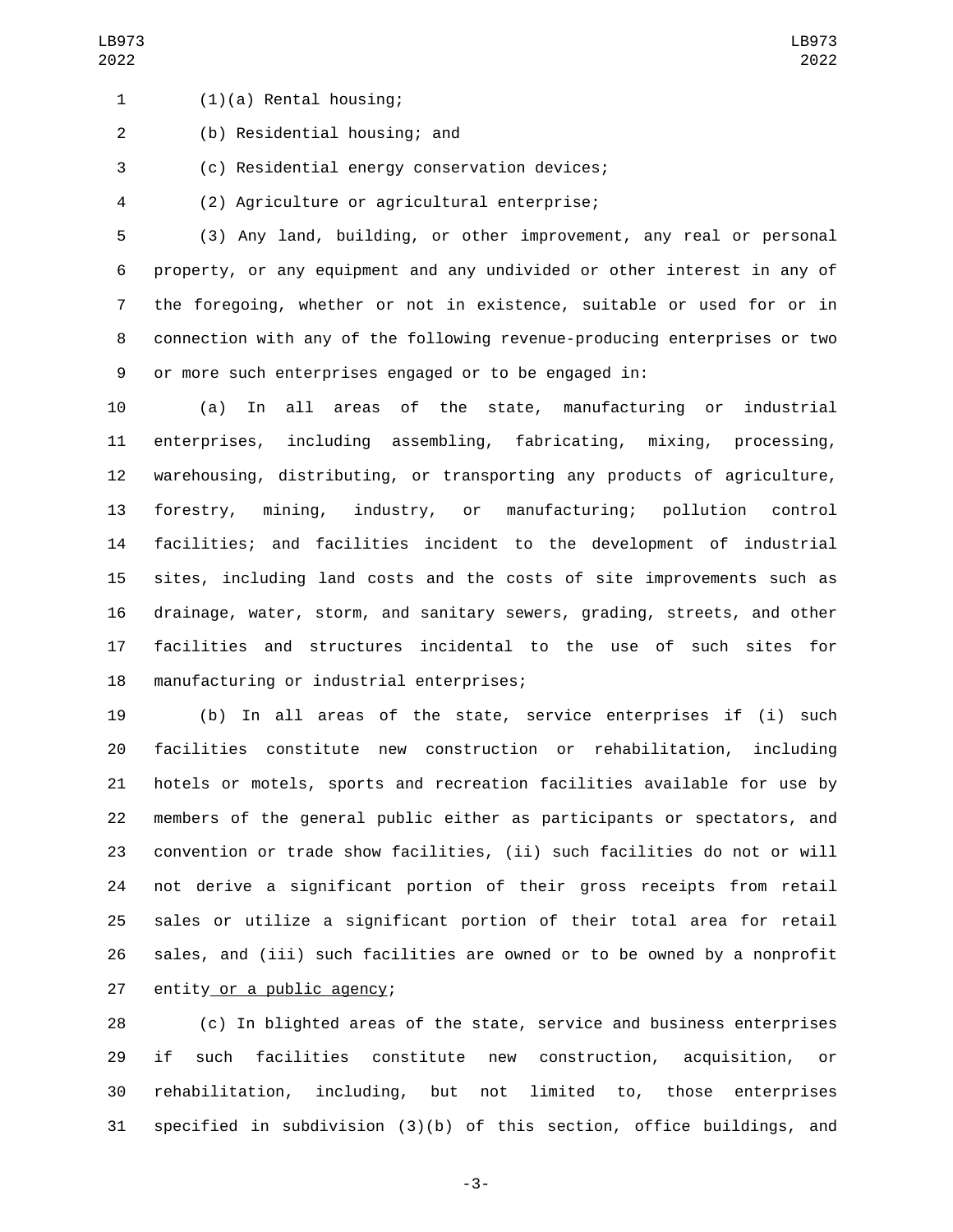retail businesses if such facilities are owned or to be owned by a nonprofit entity or a public agency; and2

 (d) In all areas of the state, any land, building, or other improvement and all real or personal property, including furniture and equipment, and any undivided or other interest in any such property, whether or not in existence, suitable or used for or in connection with 7 any hospital, nursing home, nonprofit child care facility, or and 8 facilities related and subordinate thereto.

 Nothing in this subdivision shall be construed to include any rental or residential housing, residential energy conservation device, or 11 agriculture or agricultural enterprise;

 (4) Any land, building, or other improvement, any real or personal property, or any equipment and any undivided or other interest in any of the foregoing, whether or not in existence, used by a nonprofit entity as an office building, but only if (a) the principal long-term occupant or occupants thereof initially employ at least fifty people, (b) the office building will be used by the principal long-term occupant or occupants as a national, regional, or divisional office, (c) the principal long-term occupant or occupants are engaged in a multistate operation, and (d) the authority makes the findings specified in subdivision (1) of section 21 58-251;

 (5) Wastewater treatment or safe drinking water project which shall include any project or undertaking which involves the construction, development, rehabilitation, and improvement of wastewater treatment facilities or safe drinking water facilities and is financed by a loan from or otherwise provided financial assistance by the Wastewater Treatment Facilities Construction Loan Fund or any comparable state fund providing money for the financing of safe drinking water facilities;

 (6) Any cost necessary for abatement of an environmental hazard or hazards in school buildings or on school grounds upon a determination by the school that an actual or potential environmental hazard exists in the

-4-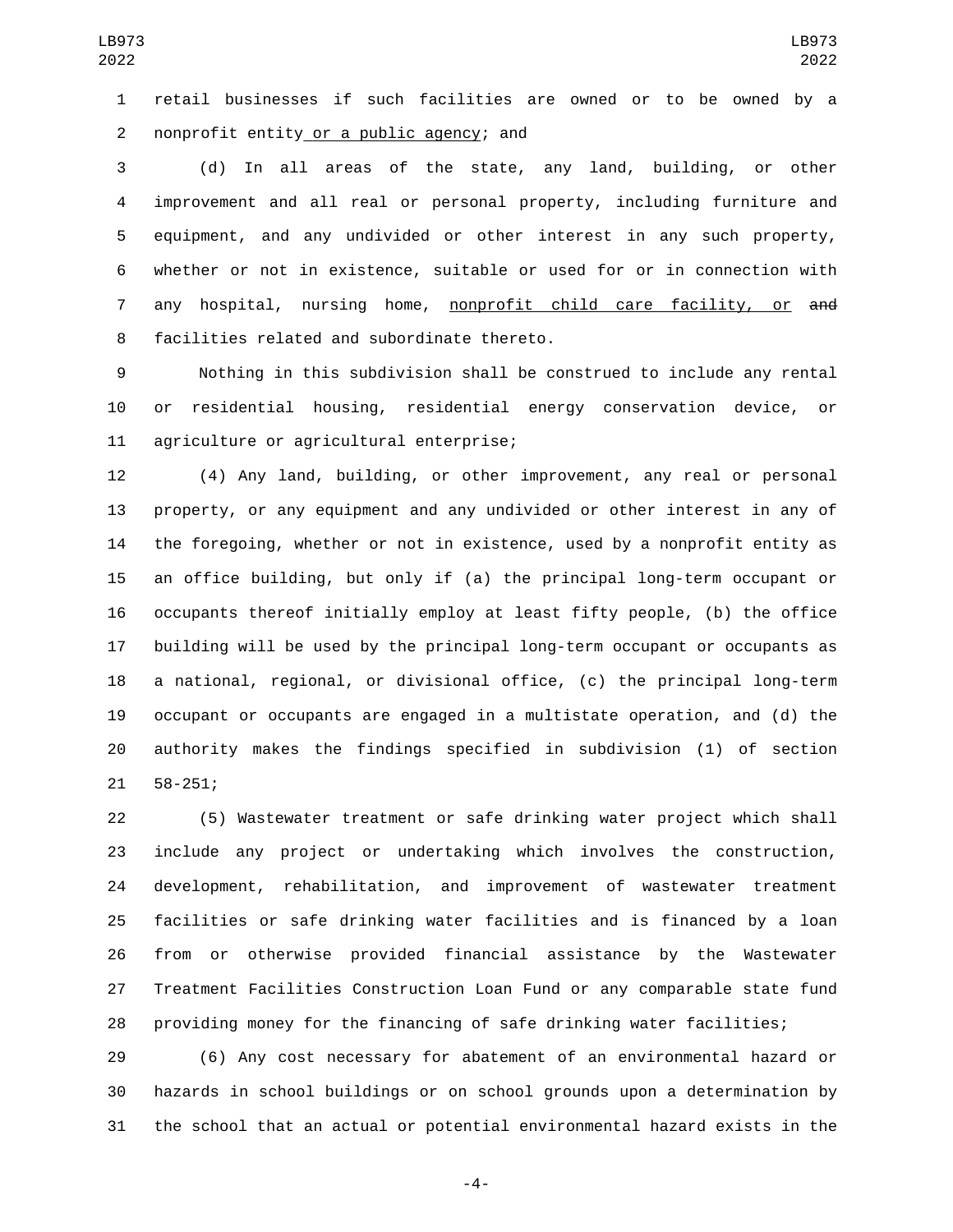school buildings or on the school grounds under its control;

 (7) Any accessibility barrier elimination project costs necessary for accessibility barrier elimination in school buildings or on school grounds upon a determination by the school that an actual or potential accessibility barrier exists in the school buildings or on the school 6 grounds under its control;

 (8) Solid waste disposal project which shall include land, buildings, equipment, and improvements consisting of all or part of an area or a facility for the disposal of solid waste, including recycling of waste materials, either publicly or privately owned or operated, and any project or program undertaken by a county, city, village, or entity created pursuant to the Interlocal Cooperation Act or the Joint Public Agency Act for closure, monitoring, or remediation of an existing solid waste disposal area or facility and any undivided or other interest in 15 any of the foregoing;

 (9) Any affordable housing infrastructure which shall include 17 streets, sewers, storm drains, water, broadband, electrical and other utilities, sidewalks, public parks, public playgrounds, public swimming pools, public recreational facilities, and other community facilities, easements, and similar use rights thereof, as well as improvements 21 preparatory to the development of housing units;

 (10) Any public safety communication project, including land, buildings, equipment, easements, licenses, and leasehold interests, and any undivided or other interest in any of the foregoing, held for or on behalf of any public safety communication system owned or operated by (a) a joint entity providing public safety communications and created pursuant to the Interlocal Cooperation Act or (b) a joint public agency providing public safety communications and created pursuant to the Joint 29 Public Agency Act; and

(11) Economic-impact projects.30

Sec. 3. Section 58-220, Reissue Revised Statutes of Nebraska, is

-5-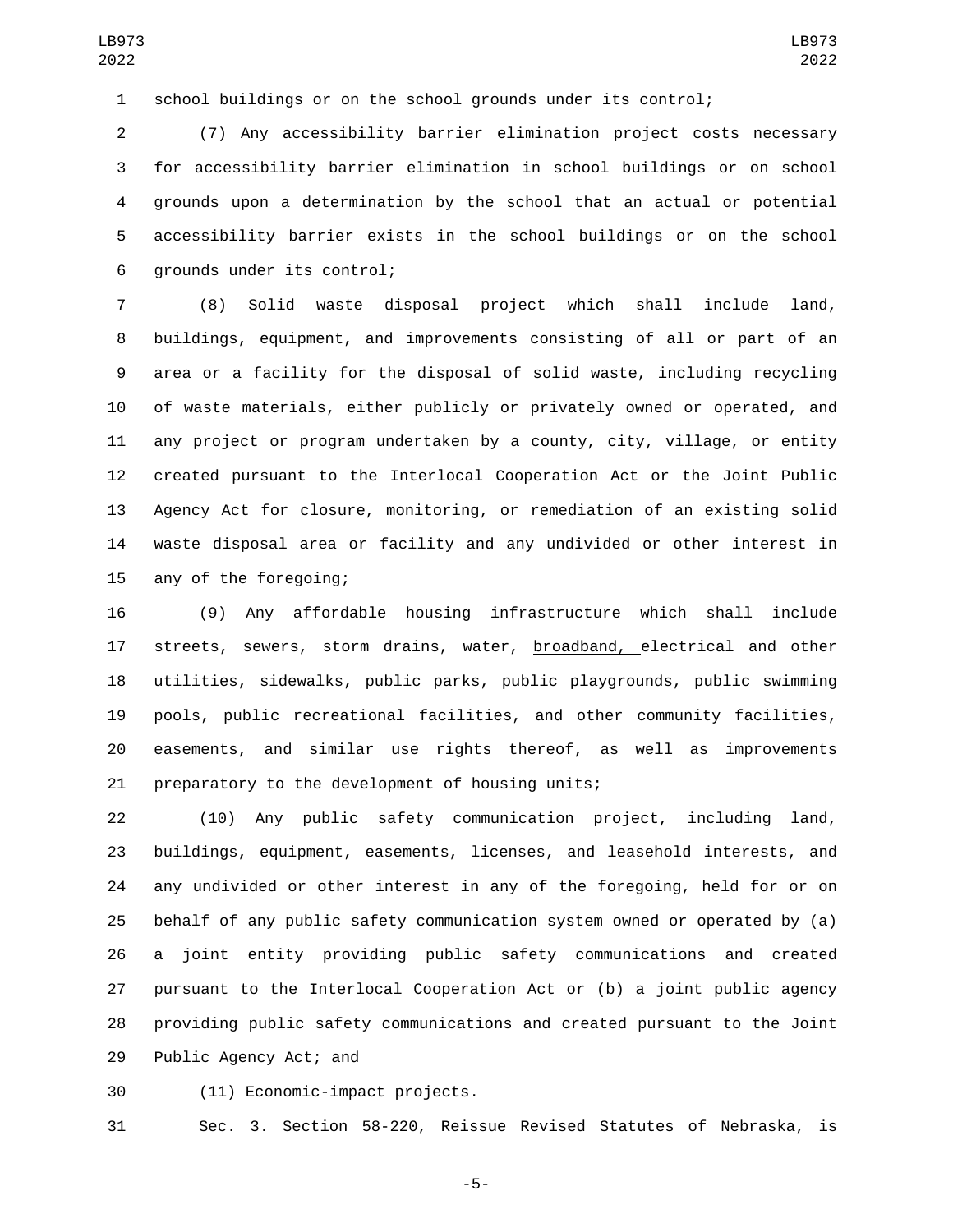1 amended to read:

 58-220 Rental housing shall mean a specific work or improvement within this state undertaken primarily to provide rental dwelling accommodations for low-income or moderate-income persons, which work or improvement shall include the acquisition, construction, reconstruction, or rehabilitation of land, buildings, and improvements thereto and such other nonhousing facilities, including commercial facilities, as may be incidental or appurtenant thereto so long as the cost of such nonhousing facilities does not exceed twenty percent of the total cost of the rental 10 housing.

 Sec. 4. Section 58-221, Reissue Revised Statutes of Nebraska, is 12 amended to read:

 58-221 Residential energy conservation device shall mean any prudent means of reducing the demands for conventional fuels or increasing the supply or efficiency of these fuels in residential housing and shall 16 include, but not be limited to:

(1) Caulking and weather stripping of doors and windows;

(2) Furnace efficiency modifications, including:

 (a) Replacement burners, furnaces, heat pumps, or boilers or any combination thereof which, as determined by the Director of Environment and Energy, substantially increases the energy efficiency of the heating 22 system;

 (b) Any device for modifying flue openings which will increase the 24 energy efficiency of the heating system; and

 (c) Any electrical or mechanical furnace ignition system which 26 replaces a standing gas pilot light;

(3) A clock thermostat;27

(4) Ceiling, attic, wall, and floor insulation;

(5) Water heater insulation;29

 (6) Storm windows and doors, multiglazed windows and doors, and heat-absorbed or heat-reflective glazed window and door materials;

-6-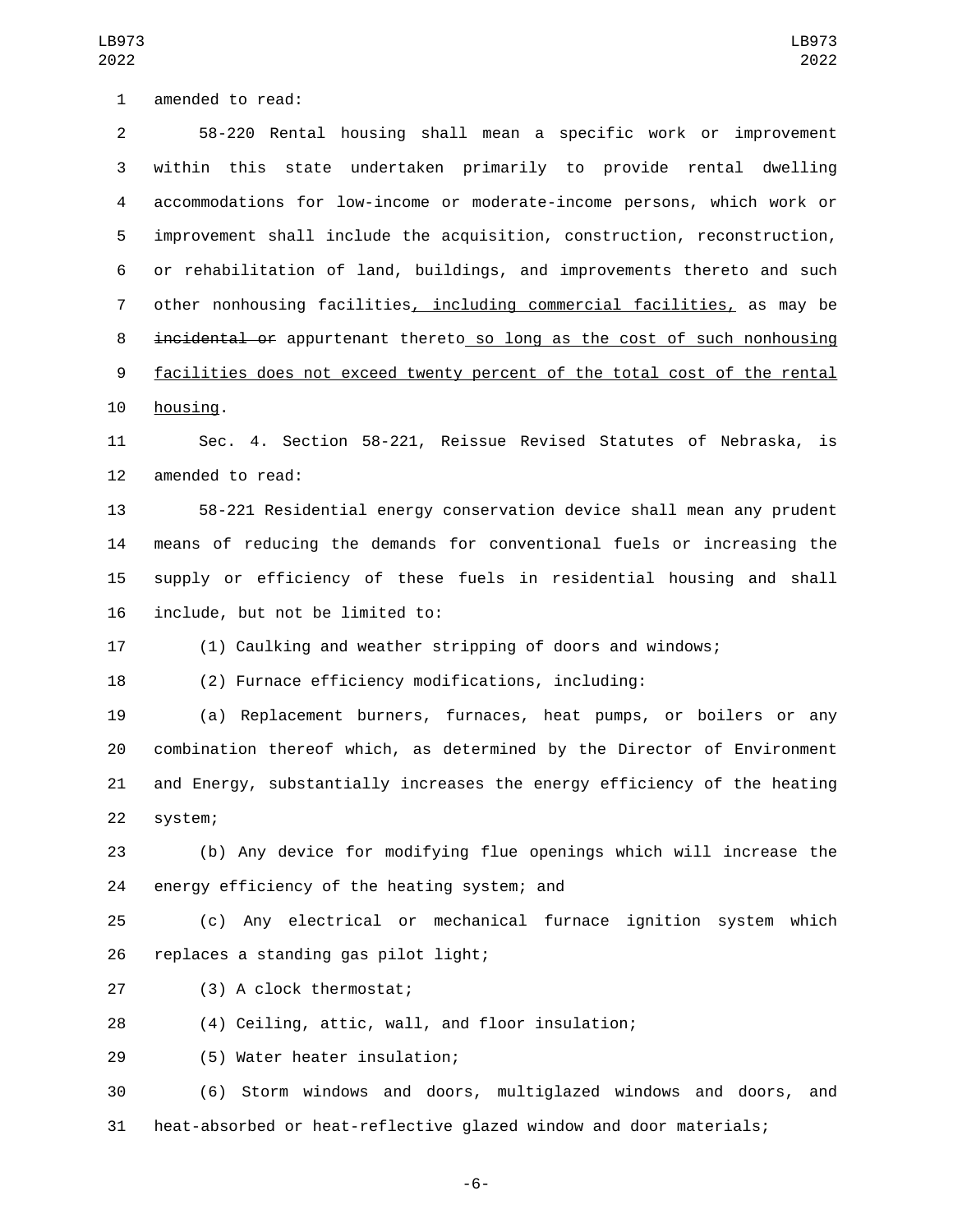(7) Any device which controls demand of appliances and aids load 2 management;

 (8) Any device to utilize solar energy, biomass, geothermal, or wind power for any residential energy conservation purpose including heating 5 of water and space heating or cooling; and

 (9) Any other conservation device, renewable energy technology, and specific home improvement necessary to insure the effectiveness of the energy conservation measures as the Director of Environment and Energy by 9 rule or regulation identifies.

 Sec. 5. Section 58-222, Reissue Revised Statutes of Nebraska, is 11 amended to read:

 58-222 Residential housing shall mean a specific work or improvement 13 within this state undertaken primarily to provide owner-occupied single- family dwelling accommodations for low-income and moderate-income persons, which work or improvement shall include the acquisition, construction, reconstruction, or rehabilitation of land, buildings, and 17 improvements thereto, including residential energy conservation devices, and such other nonhousing facilities, including commercial facilities, as 19 may be incidental or appurtenant thereto so long as the cost of such nonhousing facilities does not exceed twenty percent of the total cost of 21 the residential housing <del>, including residential energy conservation</del> devices.

 Sec. 6. Section 58-239, Reissue Revised Statutes of Nebraska, is 24 amended to read:

 58-239 The authority is hereby granted all powers necessary or appropriate to carry out and effectuate its public and corporate purposes 27 including:

 (1) To have perpetual succession as a body politic and corporate and an independent instrumentality exercising essential public functions;

 (2) To adopt, amend, and repeal bylaws, rules, and regulations not inconsistent with the Nebraska Investment Finance Authority Act, to

-7-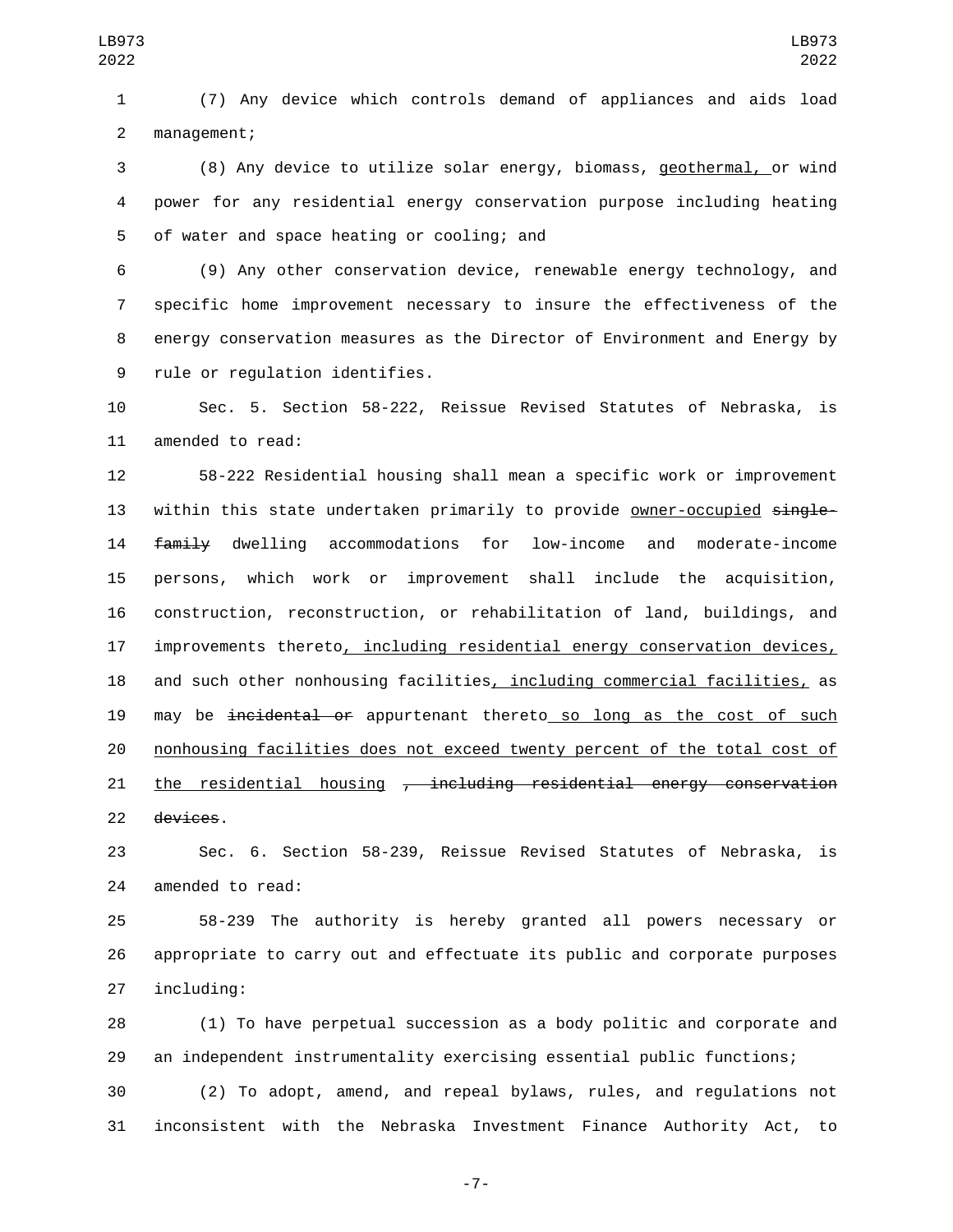regulate its affairs, to carry into effect the powers and purposes of the authority, and to conduct its business;2

(3) To sue and be sued in its own name;3

(4) To have an official seal and alter it at will;

 (5) To maintain an office at such place or places within the state as it may designate;6

 (6) To make and execute contracts and all other instruments as necessary or convenient for the performance of its duties and the exercise of its powers and functions under the act;

 (7) To employ architects, engineers, attorneys, inspectors, accountants, building contractors, financial experts, and such other advisors, consultants, and agents as may be necessary in its judgment and 13 to fix their compensation;

 (8) To obtain insurance against any loss in connection with its bonds, property, and other assets in such amounts and from such insurers 16 as it deems advisable;

(9) To borrow money and issue bonds as provided by the act;

 (10) To receive and accept from any source aid or contributions of money, property, labor, or other things of value to be held, used, and applied to carry out the purposes of the act subject to the conditions upon which the grants or contributions are made including gifts or grants from any department, agency, or instrumentality of the United States, and to make grants, for any purpose consistent with the act;

 (11) To enter into agreements with any department, agency, or instrumentality of the United States or this state and with lenders for the purpose of carrying out projects authorized under the act;

 (12) To enter into contracts or agreements with lenders for the servicing and processing of mortgages or loans pursuant to the act;

 (13) To provide technical assistance to local public bodies and to for-profit and nonprofit entities in the areas of housing for low-income and moderate-income persons, agricultural enterprises, and community or

-8-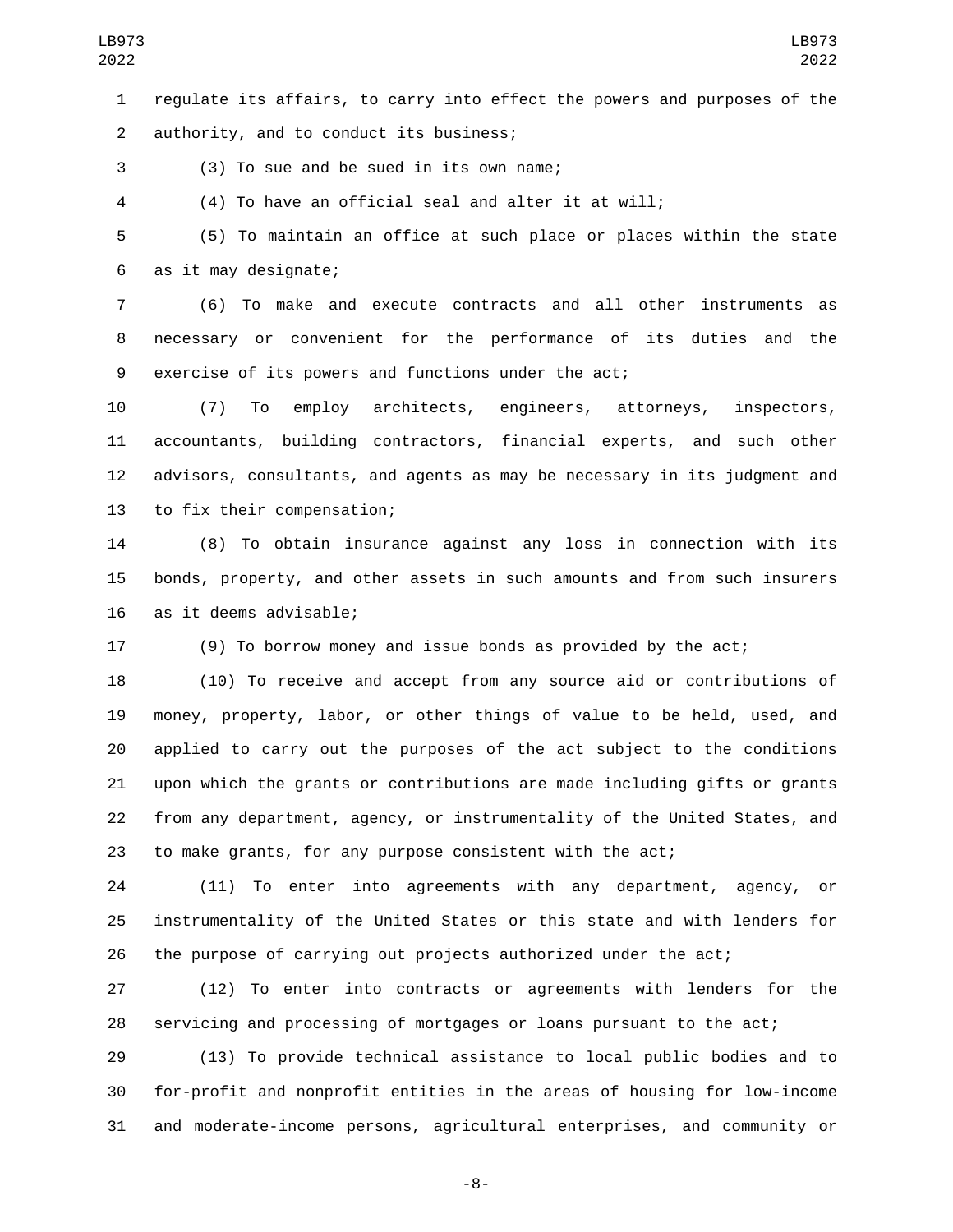economic development, to distribute data and information concerning the needs of the state in these areas, and, at the discretion of the authority, to charge reasonable fees for such assistance;

 (14) To the extent permitted under its contract with the holders of bonds of the authority, to consent to any modification with respect to the rate of interest, time, and payment of any installment of principal or interest or any other term of any contract, loan, loan note, loan note commitment, mortgage, mortgage loan, mortgage loan commitment, lease, or agreement of any kind to which the authority is a party;

 (15) To the extent permitted under its contract with the holders of bonds of the authority, to enter into contracts with any lender containing provisions enabling it to reduce the rental or carrying charges to persons unable to pay the regular schedule of charges when, by reason of other income or payment by any department, agency, or instrumentality of the United States of America or of the state, the reduction can be made without jeopardizing the economic stability of the 17 project being financed;

 (16) To acquire by construction, purchase, devise, gift, or lease or any one or more of such methods one or more projects located within this state, except that the authority shall not acquire any projects or parts 21 of such projects by condemnation;

 (17) To lease to others any or all of its projects for such rentals and upon such terms and conditions as the authority may deem advisable 24 and as are not in conflict with the act;

 (18) To issue bonds for the purpose of paying the cost of financing any project or projects and to secure the payment of such bonds as provided in the act;

 (19) To sell and convey any real or personal property and make such order respecting the same as it deems conducive to the best interest of the authority;

(20) To make and undertake commitments to make loans to lenders

-9-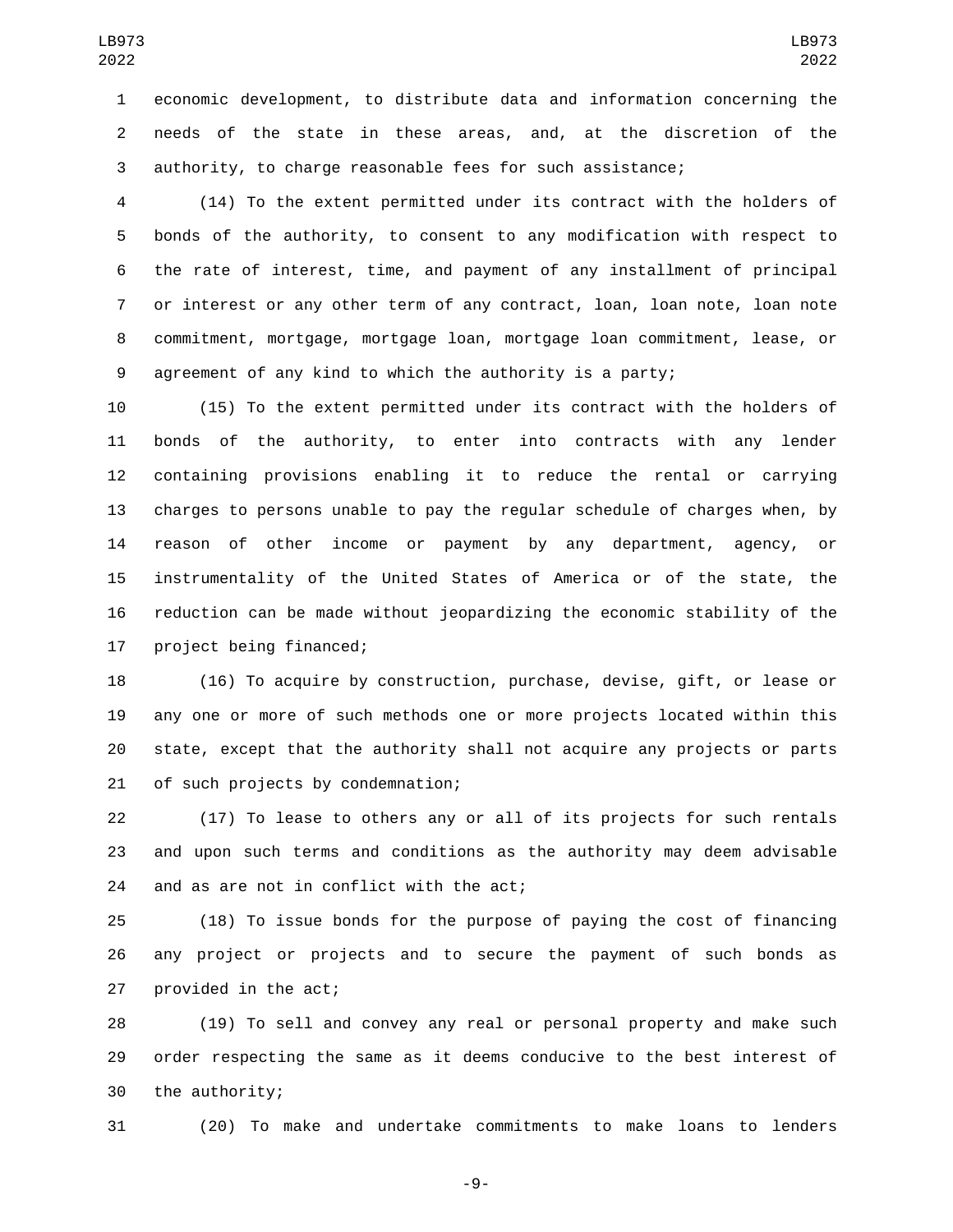under the terms and conditions requiring the proceeds of the loans to be used by such lenders to make loans for projects. Loan commitments or actual loans shall be originated through and serviced by any bank, trust company, savings and loan association, mortgage banker, or other financial institution authorized to transact business in the state;

 (21) To hold and dispose of any real or personal property, whether tangible or intangible, and any distributions thereon, transferred to or received by the authority as collateral or in payment of amounts due the authority or otherwise pursuant to state law, in accordance with the act; (22) To invest in, purchase, make commitments to invest in or purchase, and take assignments or make commitments to take assignments of loans made by lenders for the construction, rehabilitation, or purchase 13 of projects;

 (23) To enter into financing agreements with others with respect to projects to provide financing for such projects upon such terms and conditions as the authority deems advisable to effectuate the public 17 purposes of the act, which projects shall be located within the state $\overline{z}$  The authority shall not operate any project referred to in this section as a business or in any manner except as the lessor or seller of such 20 project;

 (24) To enter into financing agreements with any corporation, partnership, limited liability company, or individual or with any county, city, village, or entity created pursuant to the Interlocal Cooperation Act or the Joint Public Agency Act for purposes of financing any solid 25 waste disposal project;

 (25) To enter into agreements with or purchase or guaranty obligations of political subdivisions of the state, including authorities, agencies, commissions, districts, and instrumentalities 29 thereof, to provide financing for affordable housing infrastructure\_and to enter into financing agreements with private parties for the purpose of financing infrastructure in connection with the development of

-10-